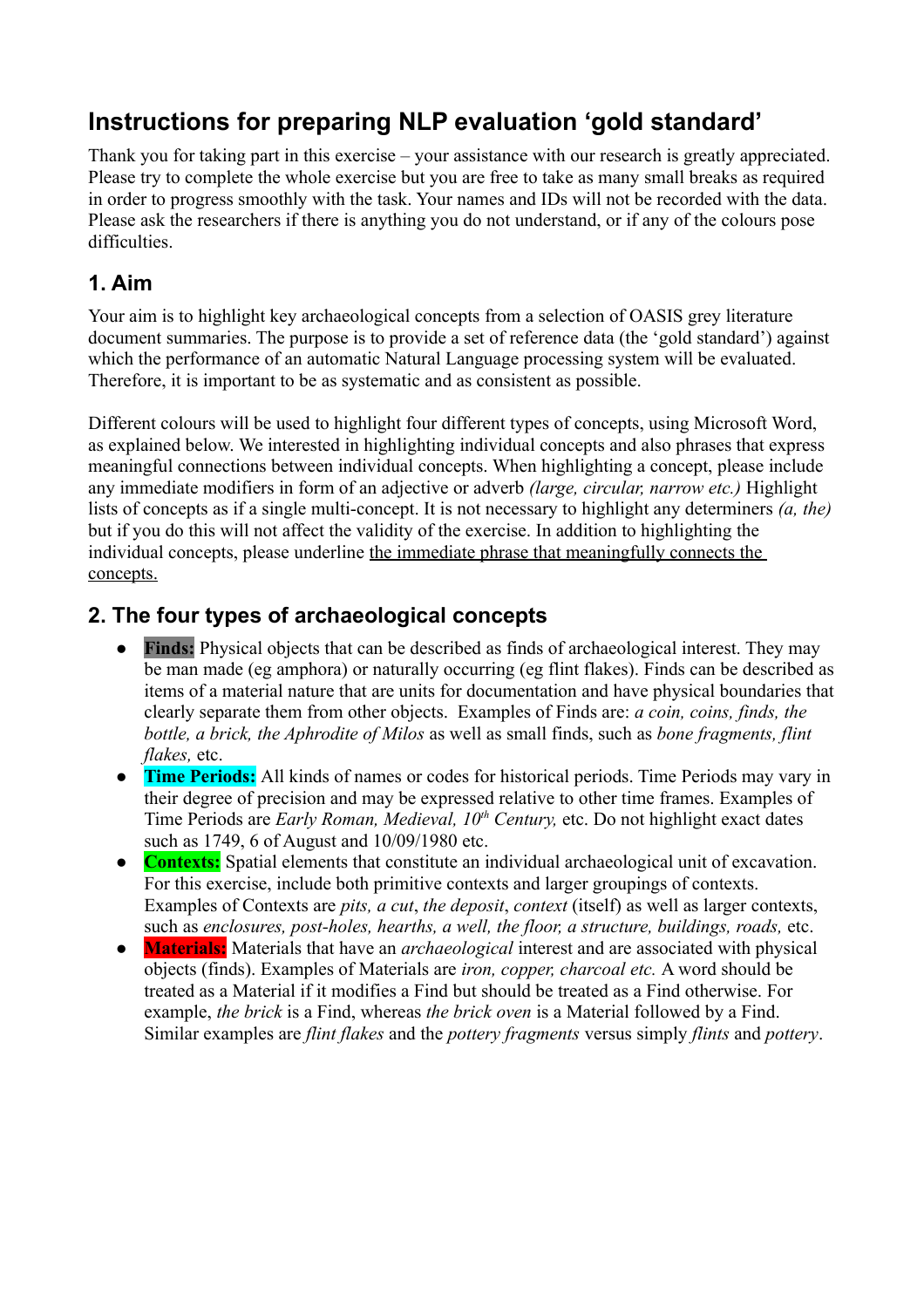# **3. Further guidelines**

Please highlight with the following principals in mind.

- 1. **Negation Detection**: Concepts or phrases that are negated should NOT be highlighted. For example, *No context was found to contain pottery* should **NOT** be highlighted. Since *context* is not highlighted because of negation, this means that *pottery* is also not highlighted
- 2. **Relevance**: Consider how relevant the concept is to the overall discourse. Do not highlight concepts that are obviously irrelevant to the archaeological focus of the OASIS report or carry irrelevant word senses. For example the word *Cut* which can be an archaeological or a verb, the later word sense should not be highlighted.
- 3. **Disambiguate** between Finds and Materials. For example the term 'brick' can either refer to a material i.e. (a brick wall) or to a physical object i.e. (a brick found in a context). You should decide on the conceptual alignment of terms that can be either materials or physical objects.
- 4. **Endings:** You should also highlight plural, gerund other endings when applicable. For example highlight 'bricks' 'panning', etc.
- 5. **Phrases**: You should consider conjuncted and adjectival phrases. For example you should consider conjunctions of the kind 'Early Roman to Late Roman', 'Pottery and brick', as well as 'worked flint', 'small finds' etc.
- 6. **Underline meaningful connections between concepts** by marking boundaries of phrases in text that normally begin with a single concept and end with another concept. It does not matter which concept begins and which ends the phrase. For example, highlight both phrases; *Roman period Find* and *find of Roman period*. Also highlight, phrases with more than two concepts. For example, underline *Iron nails of the Roman period* involving a Material (*Iron*), a Find (*nails*) and a Time Period (*Roman period*). For example, underline *Deposit containing iron finds of the Roman period* which also involves an archaeological context (*Deposit*).

Underline as many concepts as are meaningful in a phrase. The connecting phrases can be very short with just two concepts next to each other (eg Roman Find) or the connections can be larger, spanning to a dozen or more words. For example you should underline as one phrase '*Iron finds of the Roman period have been associated with the pit'*,

# **4. Colour Coding**

- Find  ${Grev\,50\% : #999999}$
- Time Period {Turquoise : #00FFFF }
- Archaeological Context {Bright Green: #00FF00 }
- Material {Red : #FF0000 }
- Underline connection between concepts

\*Note that if problem distinguishing colours talk to the researcher and choose a different colour.